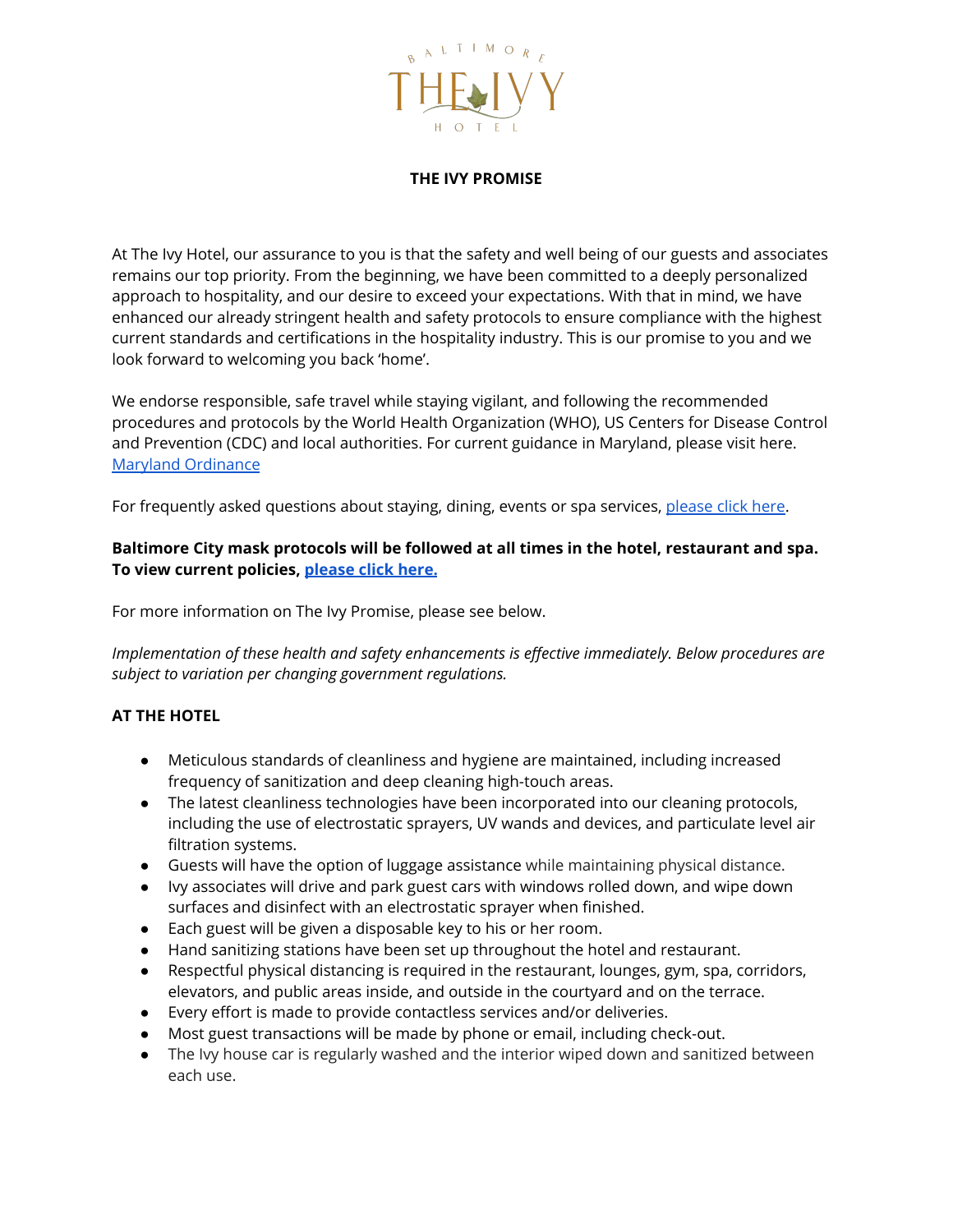## **IN THE ROOM**

- Guest rooms are thoroughly cleaned and disinfected in accordance with health and government protocols.
- The latest and most effective cleanliness technologies have been incorporated, including electrostatic sprayers, hospital grade disinfectant, and ozone technology.
- Each guest room will include two wellness kits with a pack of gloves, face mask, and hand sanitizer.
- All housekeeping associates are required to wear gloves and masks prior to entering every guest room.
- All items delivered and/or picked up from guest rooms are thoroughly sanitized.
- In-room refrigerator stock, beverages and snacks are individually packaged.
- Rooms will be serviced at the level and frequency requested.
- Room service may be contactless if requested, including delivery and retrieval.

## **AT THE RESTAURANT**

- Frequent hand washing and sanitation is required of all associates. Employees will be required to wear face coverings at all times.
- Strict food preparation protocols are enforced, gloves are worn at all times when preparing food, and food transferred to other associates is contactless.
- The restaurant is operating by reservation only.
- Prior to arrival at the restaurant, guests will be asked health assessment questions via reservation confirmation calls.
- Contact-free hand sanitizing stations are provided.
- Guests are discouraged from congregating in waiting areas or at the Bar. Guests will be shown to their tables at the earliest possible opportunity.
- Tables are set once the table has been seated.
- Disposable paper menus are discarded after each use. The Wine and Whiskey lists are presented by request, and cleaned and sanitized after each use.
- Wine service is limited to the initial presentation and approval of wine. Guests will refill their glasses, and ice buckets and stands are available as needed.
- Restrooms are cleaned and sanitized hourly, with focus on high touch areas such as door handles, faucets and toilet handles.

**AT THE SPA**